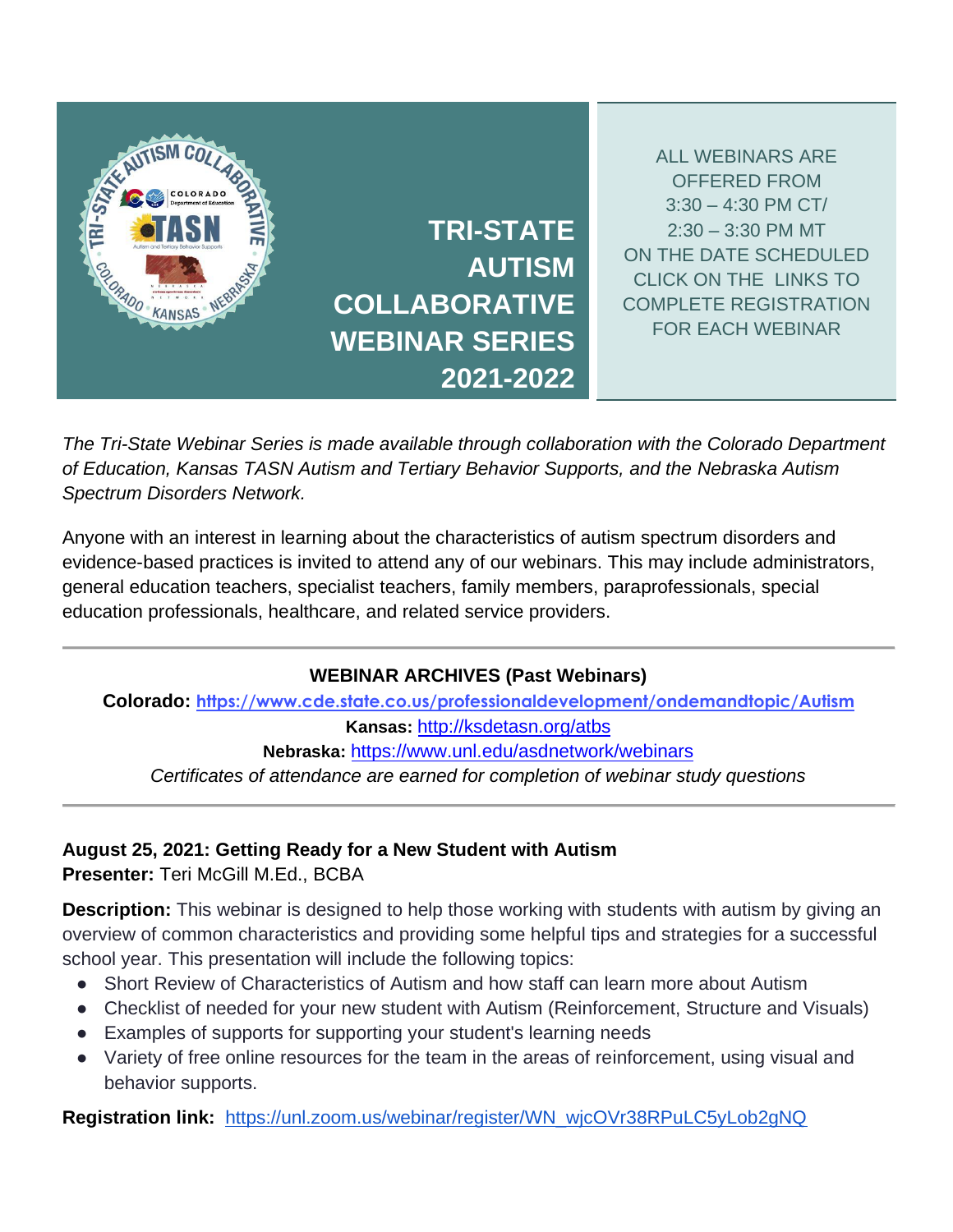# **September 1, 2021: You Have to Build the Plane as You Fly It!: Core Components of an Evidence Based Behavior Support Program - (Part 1) Presenter:** Kaye Otten Ph.D

**Description:** This four-part series will support teachers faced with the immense challenge of providing a free and appropriate public education to learners with a wide variety of needs that often manifest in significantly disruptive behavior. Each ninety-minute session will involve practitioners who have many years of combined experience developing and leading evidence-based behavior support programs across the state of Nebraska. Free resources and ongoing consultation for effective implementation will be provided.

**Registration link:** [https://unl.zoom.us/webinar/register/WN\\_irPNCTL3TQ-oAOGuniyv2A](https://unl.zoom.us/webinar/register/WN_irPNCTL3TQ-oAOGuniyv2A)

# **September 8, 2021: ABLLS-R, AFLS, VBMAPP, ESDM, PEAK!?!? Choosing the Right Assessment for Your Learner with Autism: The Assessment Process (Part 1) Presenter:** Megan Miller, Ph.D., BCBA-D, LBA

**Description:** A variety of assessment options exist for identifying skills to target for learners diagnosed with Autism and other developmental disabilities. Many practitioners are trained on a specific assessment with little regard to the appropriateness of that assessment for the learner. This presentation discusses how to individualize the assessment process to create the most effective intervention program for each learner. Additionally, video examples are provided that demonstrate how to observe a learner and assess skills without using a commercially available assessment.

**Part 1: The Assessment Process:** In this session, we will discuss a general framework for conducting assessments regardless of the materials being used. This session introduces the concept of "core assessments" and how to apply this with different learner profiles. The content of this session is applicable to any setting or assessment materials.

**Registration link:** [https://unl.zoom.us/webinar/register/WN\\_d3eAS\\_h6S\\_mVsyY331QB9g](https://unl.zoom.us/webinar/register/WN_d3eAS_h6S_mVsyY331QB9g)

# **September 15, 2021: ABLLS-R, AFLS, VBMAPP, ESDM, PEAK!?!? Choosing the Right Assessment for Your Learner with Autism: Application of the Assessment Process (Part 2) Presenter:** Megan Miller, Ph.D., BCBA-D, LBA

**Description:** A variety of assessment options exist for identifying skills to target for learners diagnosed with Autism and other developmental disabilities. Many practitioners are trained on a specific assessment with little regard to the appropriateness of that assessment for the learner. This presentation discusses how to individualize the assessment process to create the most effective intervention program for each learner. Additionally, video examples are provided that demonstrate how to observe a learner and assess skills without using a commercially available assessment.

**Part 2: Application of the Assessment Process:** In this session, we will apply the content from session 1. Video examples will be used to explore how to complete the general assessment process with different learner profiles.

**Registration link:** [https://unl.zoom.us/webinar/register/WN\\_ypYPcV41Tce3u3jeoFd1Rg](https://unl.zoom.us/webinar/register/WN_ypYPcV41Tce3u3jeoFd1Rg)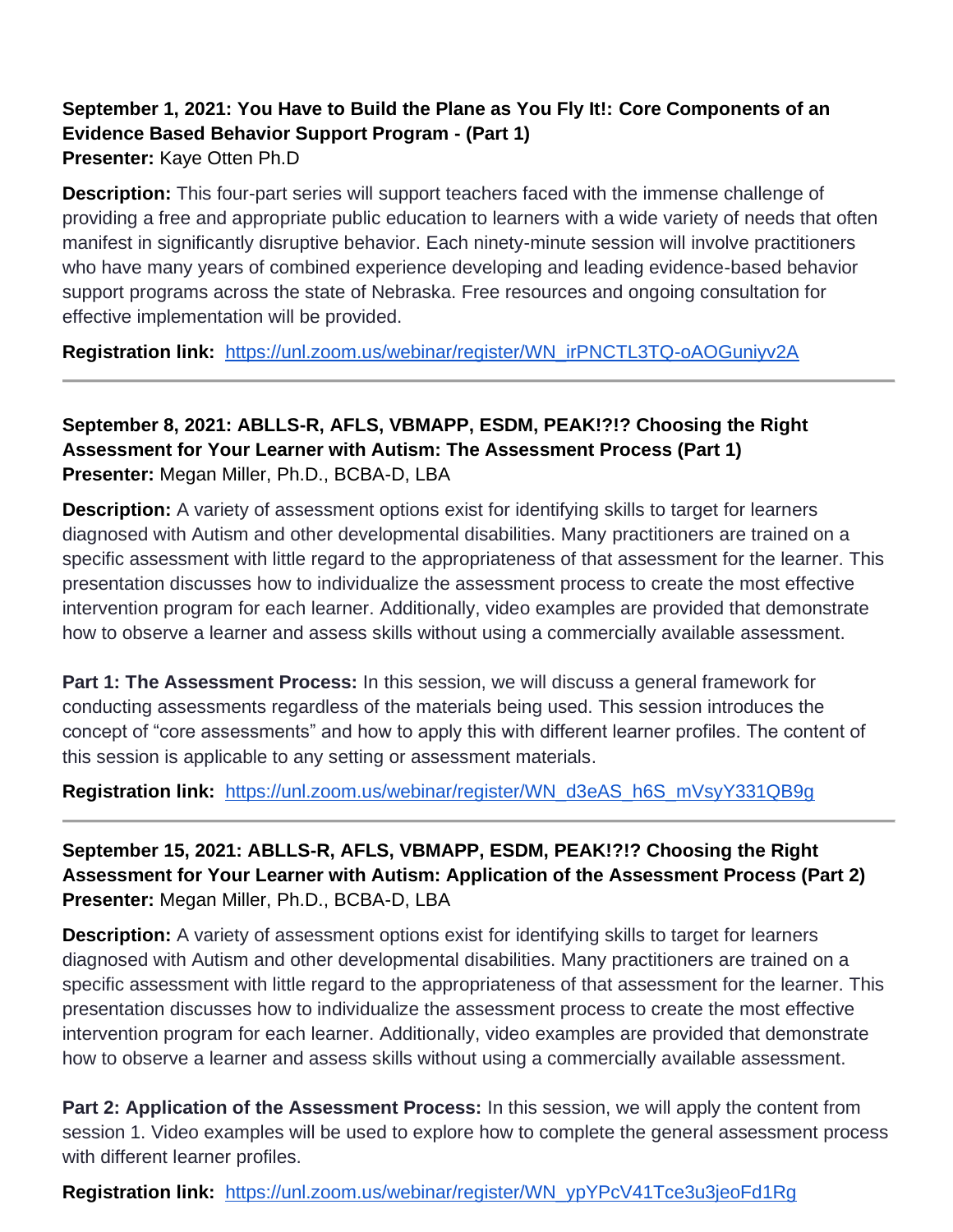# **September 22, 2021: ABLLS-R, AFLS, VBMAPP, ESDM, PEAK!?!? Choosing the Right Assessment for Your Learner with Autism: Best Practices in Assessment for Early Learners (Part 3)**

**Presenter:** Megan Miller, Ph.D., BCBA-D, LBA

**Description:** A variety of assessment options exist for identifying skills to target for learners diagnosed with Autism and other developmental disabilities. Many practitioners are trained on a specific assessment with little regard to the appropriateness of that assessment for the learner. This presentation discusses how to individualize the assessment process to create the most effective intervention program for each learner. Additionally, video examples are provided that demonstrate how to observe a learner and assess skills without using a commercially available assessment.

**Part 3: Best Practices in Assessment for Early learners:** This session focuses on some of the key aspects of developmental research that we should be familiar with when conducting assessments in Early Intervention settings. This session will also include resources relating to assessment and intervention for early learners ages 3-5.

**Registration link:** [https://unl.zoom.us/webinar/register/WN\\_ys05o\\_EMTZeOxFl6TLasVQ](https://unl.zoom.us/webinar/register/WN_ys05o_EMTZeOxFl6TLasVQ)

#### **September 29, 2021: An Overview of the PEAK Relational Training System: An Evaluation and Curriculum Guide for Teaching Basic and Advanced Language Skills Presenter:** Abby Pfister M.Ed., BCBA Jennifer Quaranta M.A., BCBA

**Description:** PEAK (Promoting Emergence of Advanced Knowledge) is an evidence-based assessment with a corresponding curriculum. PEAK is based on traditional ABA approach combined with the science of Derived Relational Responding, which teaches the ability to make relations between concepts. Improving the ability to make relations helps children to acquire skills they were never directly taught to them, which can reduce the amount of time the child needs ABA therapy. It also helps with teaching problem solving skills, advanced language skills, and reduces rote memory which is a common criticism of the traditional ABA approach. The PEAK Relational Training System was developed so that it could be used by teachers, parents, caregivers, and behavior analysts. Although PEAK was created from behavior analytic foundations, instructions are written in a nontechnical way so that everybody can understand.

The PEAK Relational Training System includes four training modules. The four modules of PEAK provide a comprehensive and individualized curriculum that can help an individual acquire new skills and learn the important ability to make relations that can be applied to a variety of scenarios encountered throughout life.

This session will provide an overview of the PEAK Relational Training System and Assessment. It will also provide a brief overview of the 4 PEAK modules and data collection system. At the end of the session, teachers currently using PEAK will share their experiences getting started with this system.

**Registration link:** [https://unl.zoom.us/webinar/register/WN\\_1-BQJorMQROt-HZw7orY6w](https://unl.zoom.us/webinar/register/WN_1-BQJorMQROt-HZw7orY6w)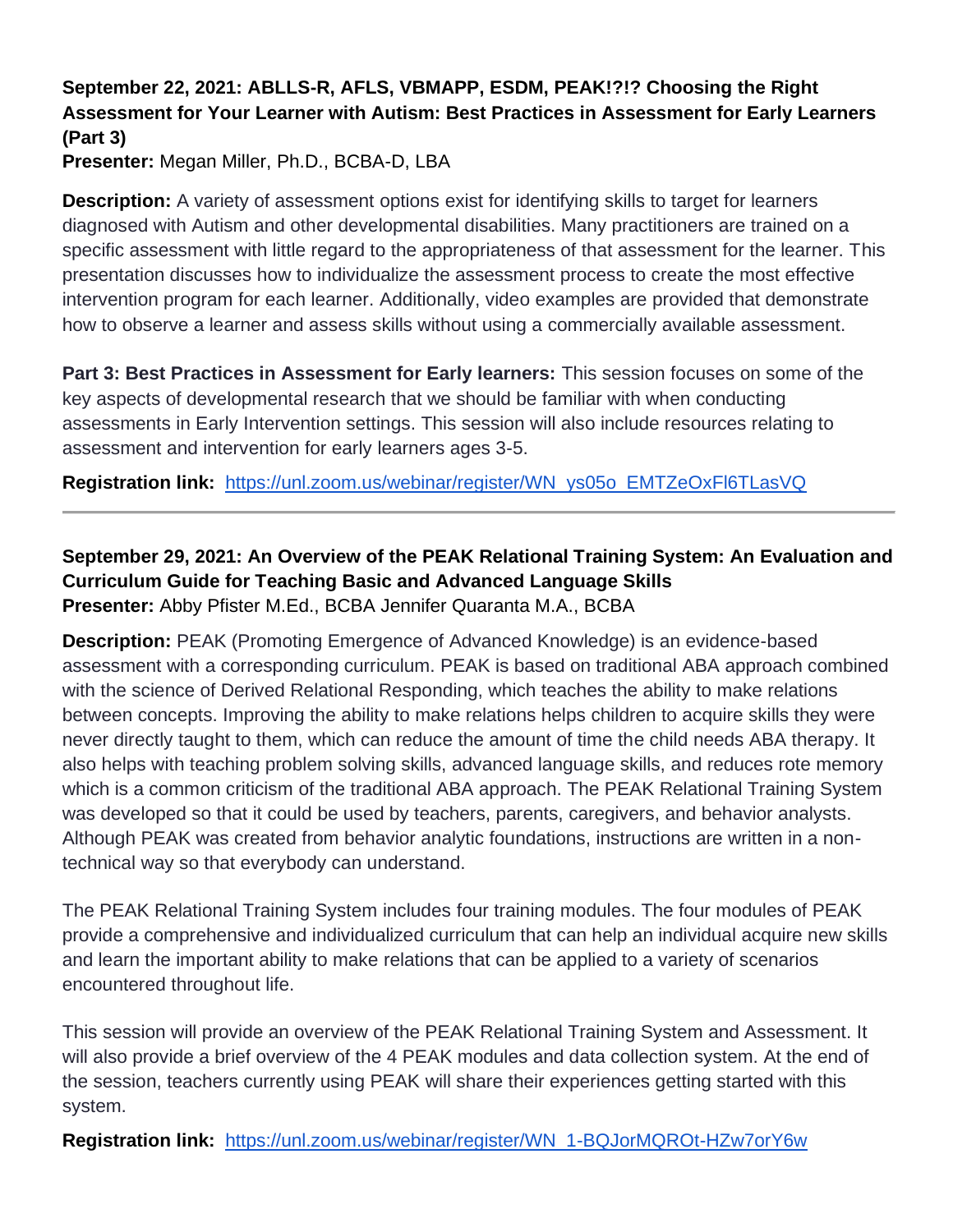#### **October 6, 2021: You Have to Build the Plane as You Fly It!: Core Components of an Evidence Based Behavior Support Program - (Part 2) Presenter:** Kaye Otten Ph.D

**Description:** This four-part series will support teachers faced with the immense challenge of providing a free and appropriate public education to learners with a wide variety of needs that often manifest in significantly disruptive behavior. Each ninety-minute session will involve practitioners who have many years of combined experience developing and leading evidence-based behavior support programs across the state of Nebraska. Free resources and ongoing consultation for effective implementation will be provided.

**Registration link:** [https://unl.zoom.us/webinar/register/WN\\_Lh-Ih89sRLmP\\_8XYW3smTg](https://unl.zoom.us/webinar/register/WN_Lh-Ih89sRLmP_8XYW3smTg)

### **October 13, 2021: A spectrum of voices: Listening to young adults with ASD Presenter:** Dr. Mitzi Ritzman Ph.D., CCC-SLP& panel

**Description:** For an individual with Autism Spectrum Disorder (ASD), the transition from adolescence to young adulthood can create new challenges, as there is a continuing need for support, often with limited available resources. This is a time in which changes take place in development (e.g., emergence of different types of relationships) and when different life skills are necessary for success (e.g. maintaining a job). Many dynamics of social communication and social interaction also shift, depending on the individual's needs and goals. Therefore, supports for those with ASD should look different to reflect this movement into adulthood. Listening to those who are on the autism spectrum can help professionals be more sensitive to their goals, needs, concerns, wishes, and preferences. Often, the element of seeking individuals' input about programming, educational issues, independent living, employment, or housing is not included. Each young adult brings a unique perspective to this transition into adulthood.

**Registration link:** [https://unl.zoom.us/webinar/register/WN\\_hIUrna7WTlK6SrwI7Is\\_2Q](https://unl.zoom.us/webinar/register/WN_hIUrna7WTlK6SrwI7Is_2Q)

# **October 27, 2021: Interoception Assessment and Curriculum**

**Presenter:** Kelly Mahler, OTD, OTR/L

**Description:** Interoception is an important sensory system that helps us to feel internal body signals like a full bladder, growling stomach, tense muscles or speeding heart. Research indicates that our ability to clearly notice and interpret these internal body signals enables us to accurately identify and manage how we feel: Are we anxious? getting frustrated? hungry? full? in pain? needing the bathroom? Interoceptive differences are very common in a variety of students including those with autism, but also in co-occurring or stand-alone conditions such as trauma and attachment disorders, sensory processing disorder, ADHD, anxiety, depression and behavioral challenges. Interoception is emerging as a key factor in the development of emotional well-being and healing from trauma. Given the potential impact of the current pandemic on areas such as regulation and mental health, understanding interoception is more important than ever. A systematic evidence-based approach for assessing and supporting interoception will be shared with a special focus on The Interoception Curriculum.

**Registration Link:** [https://us02web.zoom.us/webinar/register/WN\\_MUOoubgHQHqAuLehE-TcZA](https://us02web.zoom.us/webinar/register/WN_MUOoubgHQHqAuLehE-TcZA)